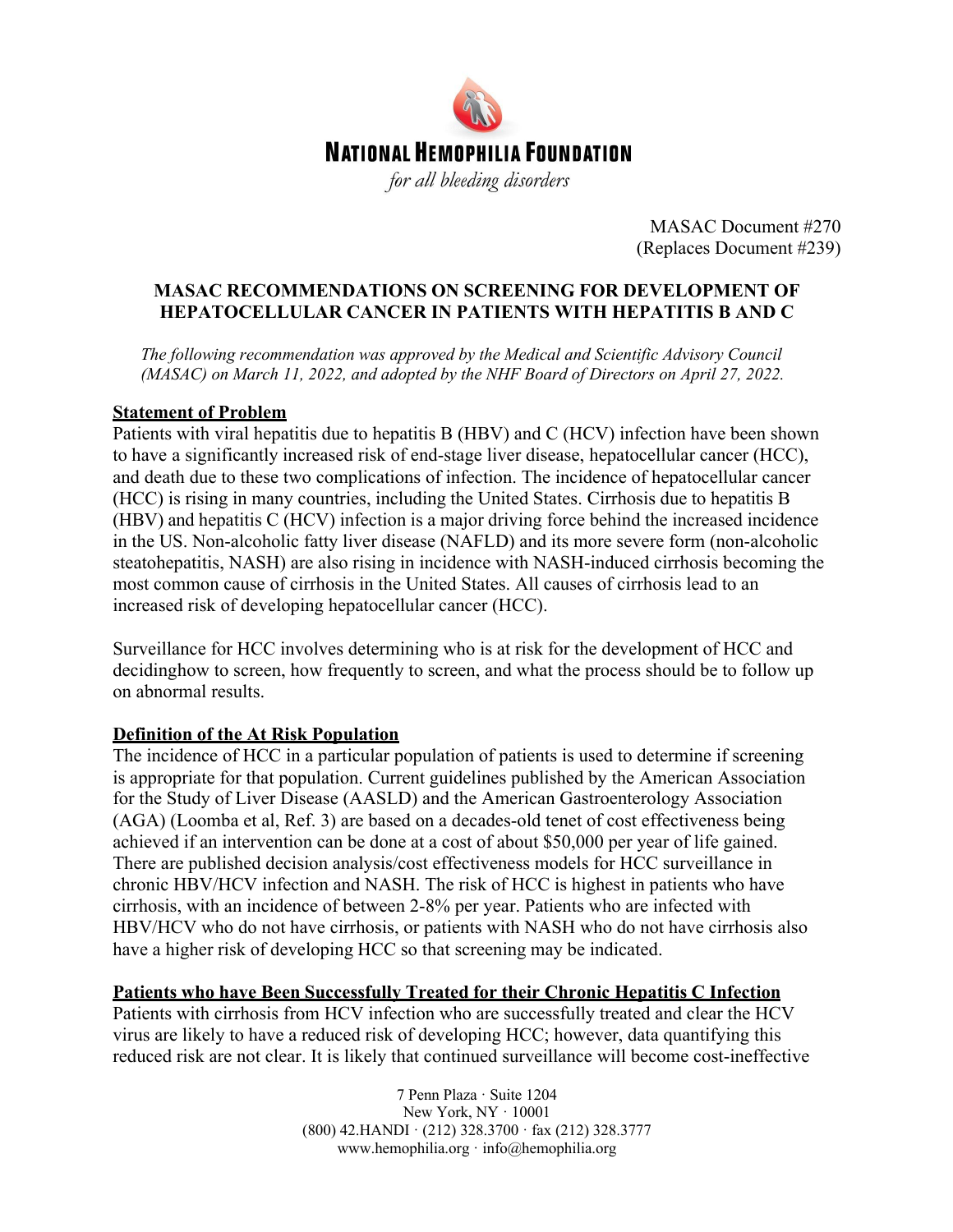with time as the liver fibrosis improves and the risk of HCC diminishes. The current guidelines of the AASLD suggest thattreated patients with cirrhosis should continue to undergo surveillance for HCC every 4-8 months until there is evidence that their cirrhosis and advanced fibrosis has resolved. The timeline for this improvement in fibrosis is unknown.

### **Patients who are Co-infected with HCV and HIV**

Patients with HCV and HIV (HCV-HIV) co-infection are likely to have advanced liver disease. When these patients develop cirrhosis, they are at increased risk of HCC and at higher risk for more aggressive HCC. Therefore, these co-infected patients should undergo HCC surveillance. The criteriafor screening are the same as for mono-infected patients.

#### **Whom to Screen for HCC:**

Based on guidelines from AASLD and the AGA (references below) these patients should be screened for HCC:

- 1. All patients with cirrhosis, regardless of the cause of their liver disease
- 2. Patients with NASH and stage 3 fibrosis (Metavir scale)
- 3. Patients with hepatitis B who meet certain age, gender and ethnicity characteristics:

### **AASLD Guidelines 2018**

| <b>Population Group</b>                                      | <b>Threshold Incidence for</b><br><b>Efficacy of Surveillance</b><br>(>0.25 LYG; % per year) | Incidence of HCC                             |
|--------------------------------------------------------------|----------------------------------------------------------------------------------------------|----------------------------------------------|
| Surveillance benefit                                         |                                                                                              |                                              |
| Asian male hepatitis B carriers over age 40                  | 0.2                                                                                          | $0.4\% - 0.6\%$ per year                     |
| Asian female hepatitis B carriers over age 50                | 0.2                                                                                          | $0.3\% - 0.6\%$ per year                     |
| Hepatitis B carrier with family history of HCC               | 0.2                                                                                          | Incidence higher than without family history |
| African and/or North American blacks with hepatitis B        | 0.2                                                                                          | HCC occurs at a younger age                  |
| Hepatitis B carriers with cirrhosis                          | $0.2 - 1.5$                                                                                  | 3%-8% per year                               |
| Hepatitis C cirrhosis                                        | 1.5                                                                                          | 3%-5% per year                               |
| Stage 4 PBC                                                  | 1.5                                                                                          | 3%-5% per year                               |
| Genetic hemochromatosis and cirrhosis                        | 1.5                                                                                          | Unknown, but probably >1.5% per year         |
| Alpha-1 antitrypsin deficiency and cirrhosis                 | 1.5                                                                                          | Unknown, but probably >1.5% per year         |
| Other cirrhosis                                              | 1.5                                                                                          | Unknown                                      |
| Surveillance benefit uncertain                               |                                                                                              |                                              |
| Hepatitis B carriers younger than 40 (males) or 50 (females) | 0.2                                                                                          | $<$ 0.2% per year                            |
| Hepatitis C and stage 3 fibrosis                             | 1.5                                                                                          | $<$ 1.5% per year                            |
| NAFLD without cirrhosis                                      | 1.5                                                                                          | $<$ 1.5% per year                            |
| Abbreviation: LYG, life-years gained.                        |                                                                                              |                                              |

Marrero JA, Hepatology 2018; 68 (2): 723-750.

### **How to Screen for HCC**

The most widely used radiological test for surveillance for HCC is an ultrasound. Ultrasound has been reported to have a sensitivity of greater than 90% when used as a screening test. Screening should be done using a high-quality ultrasound, specifically an ultrasound that is technically adequate based on overall radiologist impression of quality based on anatomic coverage (at least 2/3 of the liver visualized), visual clarity of the liver parenchyma (including heterogeneity and nodularity), depth of penetration, and other exam limitations such as obstruction from ribs, lungs, or bowel gas (Simmons et al, Ref. 4). In multivariable analysis in the latter study, inadequate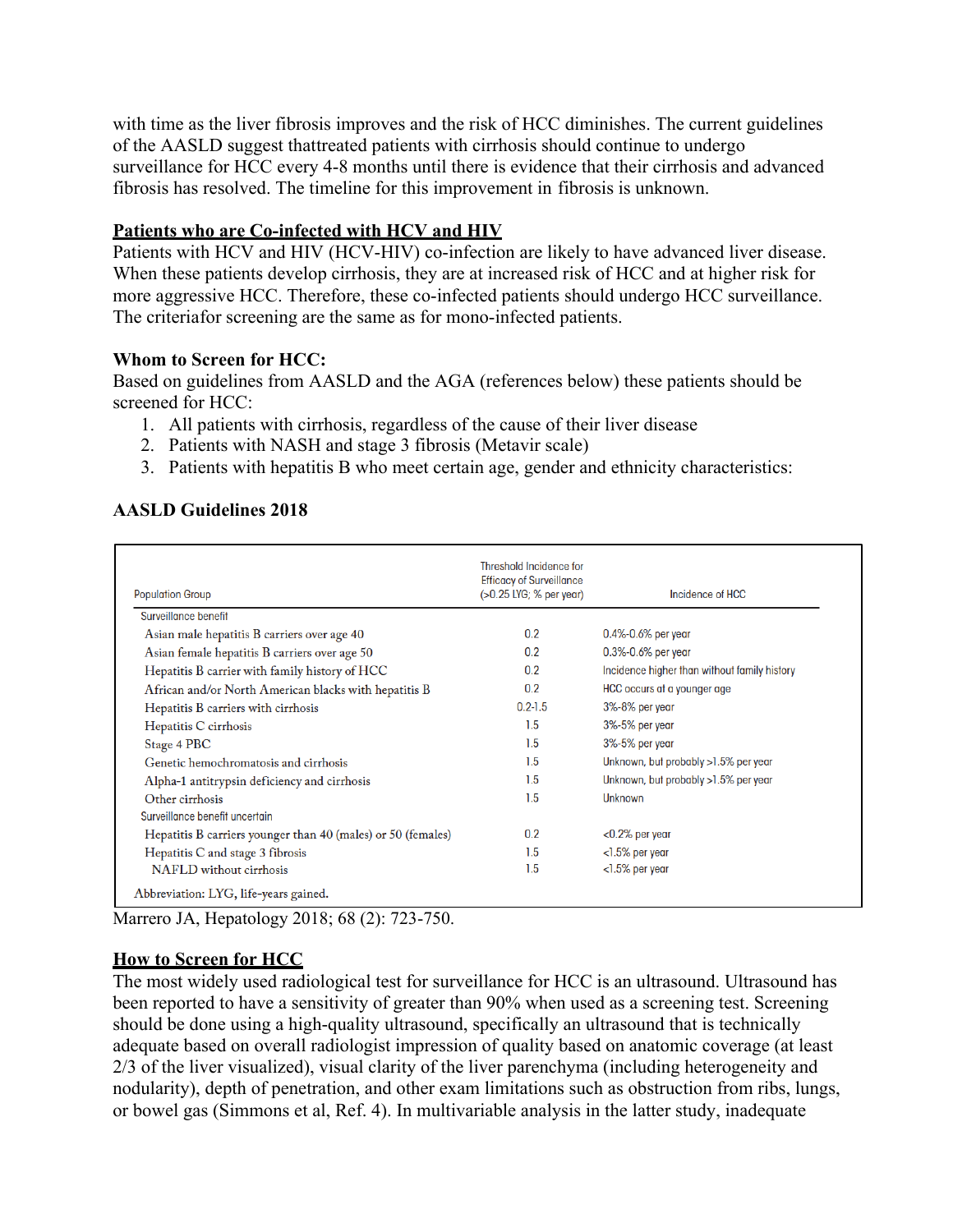ultrasound quality was directly associated with male gender, increasing BMI, in-patient status, alcohol-related cirrhosis, and NASH-related cirrhosis.

The use of a CT scan as a screening tool for HCC has been studied; however, its performance characteristics are not known. The theoretical disadvantage of contrast use and high levels of radiation involved in a 4-phase CT scan have limited its use as a screening test for HCC. Strategies for alternating testing modalities (e.g. ultrasound alternating with CT scan or MRI) have no basis.

# **How to Follow-up Abnormal Screening Results**

Patients with a high risk for HCC who enter a surveillance system need to be notified of an abnormalresult. An abnormal result is a nodule not seen on a prior study but now noted to be present, regardless of the size of the nodule. An enlarging mass or nodule is always considered abnormal andshould lead to further characterization. Most liver centers use an MRI or 4-phase CT to follow-up onan abnormal ultrasound. Individual centers may prefer one modality over the other.

# **Recommendations**

- 1. Patients with hemophilia and hepatitis C who have documented cirrhosis should be screened for the development of hepatocellular cancer (HCC).
- 2. Patients with hemophilia who have hepatitis B infection and are not cirrhotic should be screened for the development of hepatocellular cancer (HCC) in specific cases based on age, gender, and ethnicity.
- 3. Patients with hemophilia who have NASH and advanced fibrosis (F3 on the Metavir fibrosis scale) but are not cirrhotic should be screened for the development of hepatocellular cancer (HCC).
- 4. Screening for HCC should be done using a high-quality ultrasound. A high-quality ultrasound is an ultrasound that is technically adequate based on overall radiologist impression of quality based on anatomic coverage (at least 2/3 of the liver visualized), visual clarity of the liver parenchyma (including heterogeneity and nodularity), depth of penetration, and other exam limitations such as obstruction from ribs, lungs, or bowel gas (Simmons et al, Ref. 4). In multivariable analysis in the latter study, inadequate ultrasound quality was directly associated with male gender, increasing BMI, in-patient status, alcoholrelated cirrhosis and NASH-related cirrhosis.
- 5. Screening for HCC should be done at 4 to 8-month intervals. There is no need to change the frequency of the screening examinations for patients with a higher risk of HCC.
- 6. Patients with cirrhosis who have been treated and have cleared the hepatitis C virus should also continue to be screened to determine the amount of fibrosis with elastography and/or specialized blood tests annually until their liver fibrosis has improved to the point that they are no longer cirrhotic. This improvement in fibrosis is anticipated but does not always happen. Improvement in fibrosis may take years to reach the point where the risk of HCC is minimal and HCC screening is no longer warranted.

# **References**

1. Bruix J, Sherman M, American Association for the Study of Liver Diseases. Management